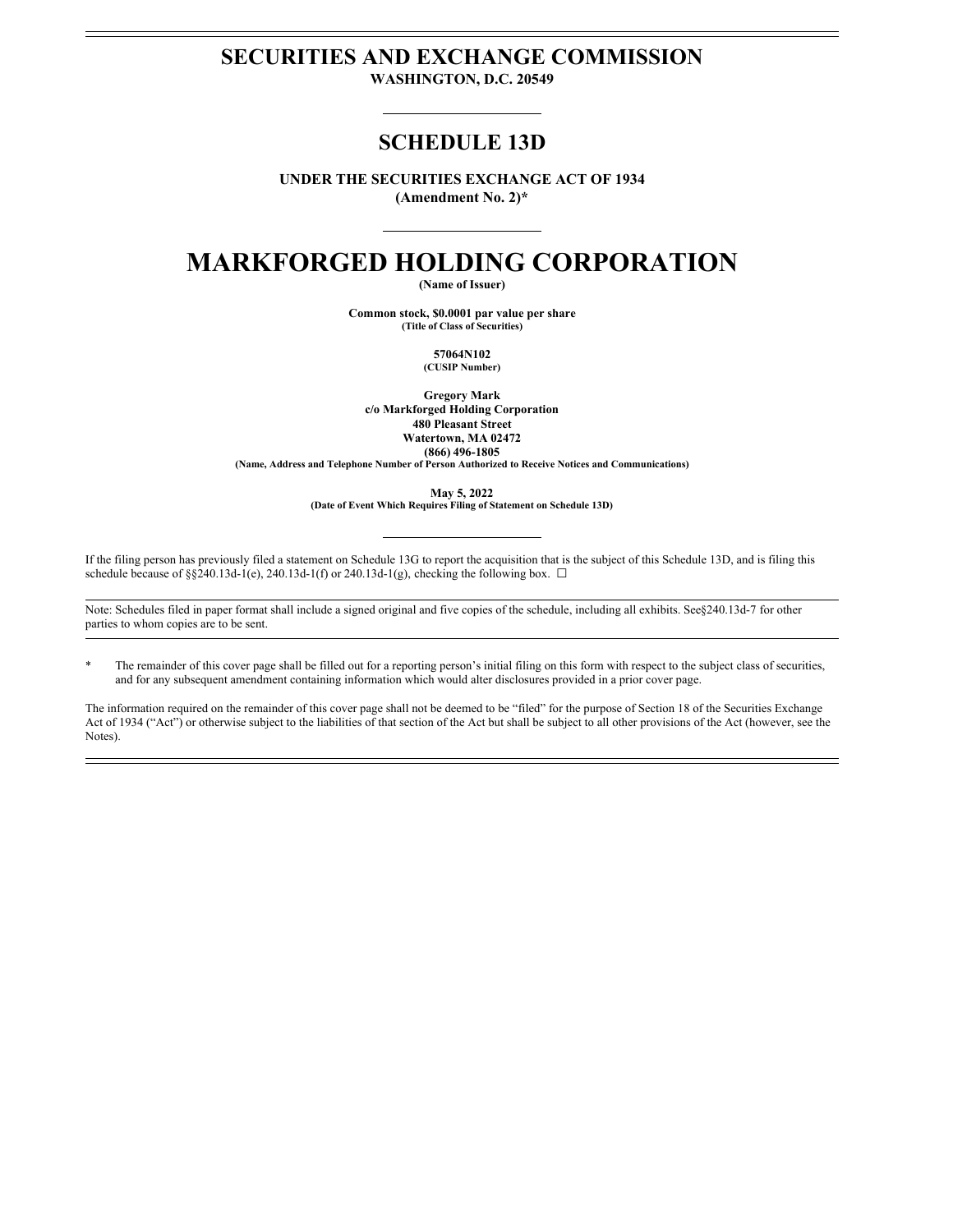CUSIP No. 57064N102 Page 2 of 5

| (1)                                          | Name of Reporting Person:                                                                             |      |                            |  |  |  |  |  |  |
|----------------------------------------------|-------------------------------------------------------------------------------------------------------|------|----------------------------|--|--|--|--|--|--|
|                                              | Gregory Mark                                                                                          |      |                            |  |  |  |  |  |  |
| (2)                                          | Check the Appropriate Box if a Member of a Group (See Instructions):<br>(a) $\Box$<br>$(b)$ $\square$ |      |                            |  |  |  |  |  |  |
|                                              |                                                                                                       |      |                            |  |  |  |  |  |  |
| (3)                                          | SEC Use Only:                                                                                         |      |                            |  |  |  |  |  |  |
| (4)                                          | Source of Funds (See Instructions):                                                                   |      |                            |  |  |  |  |  |  |
|                                              | PF, OO                                                                                                |      |                            |  |  |  |  |  |  |
| (5)                                          | Check Box if Disclosure of Legal Proceedings is Required Pursuant to Items $2(d)$ or $2(e)$ :         |      |                            |  |  |  |  |  |  |
|                                              | Π                                                                                                     |      |                            |  |  |  |  |  |  |
| Citizenship or Place of Organization:<br>(6) |                                                                                                       |      |                            |  |  |  |  |  |  |
| <b>United States</b>                         |                                                                                                       |      |                            |  |  |  |  |  |  |
| Sole Voting Power<br>(7)                     |                                                                                                       |      |                            |  |  |  |  |  |  |
| <b>NUMBER OF</b><br><b>SHARES</b>            |                                                                                                       |      | 6,660,428                  |  |  |  |  |  |  |
| <b>BENEFICIALLY</b><br><b>OWNED BY</b>       |                                                                                                       | (8)  | <b>Shared Voting Power</b> |  |  |  |  |  |  |
| <b>EACH</b>                                  |                                                                                                       | (9)  | Sole Dispositive Power     |  |  |  |  |  |  |
| <b>REPORTING</b><br><b>PERSON</b>            |                                                                                                       |      |                            |  |  |  |  |  |  |
|                                              | WITH:                                                                                                 |      | 6,660,428                  |  |  |  |  |  |  |
|                                              |                                                                                                       | (10) | Shared Dispositive Power   |  |  |  |  |  |  |
| (11)                                         | Aggregate Amount Beneficially Owned by Each Reporting Person:                                         |      |                            |  |  |  |  |  |  |
|                                              | 6,660,428                                                                                             |      |                            |  |  |  |  |  |  |
| (12)                                         | Check Box if the Aggregate Amount in Row (11) Excludes Certain Shares (See Instructions):             |      |                            |  |  |  |  |  |  |
|                                              | $\Box$                                                                                                |      |                            |  |  |  |  |  |  |
| (13)                                         | Percent of Class Represented by Amount in Row (11):                                                   |      |                            |  |  |  |  |  |  |
|                                              | $3.5\%$ (1)                                                                                           |      |                            |  |  |  |  |  |  |
| (14)                                         | Type of Reporting Person (See Instructions):                                                          |      |                            |  |  |  |  |  |  |
|                                              | IN                                                                                                    |      |                            |  |  |  |  |  |  |

(1) Pursuant to Rule 13d-3 of the Securities Exchange Act of 1934, as amended (the 'Exchange Act'), the percent of class was calculated based on 187,917,406 shares of Common Stock outstanding as of April 22, 2022, as reported by the Issuer in its Definitive Proxy Statement on Schedule 14A filed with the Securities and Exchange Commission on April 29, 2022.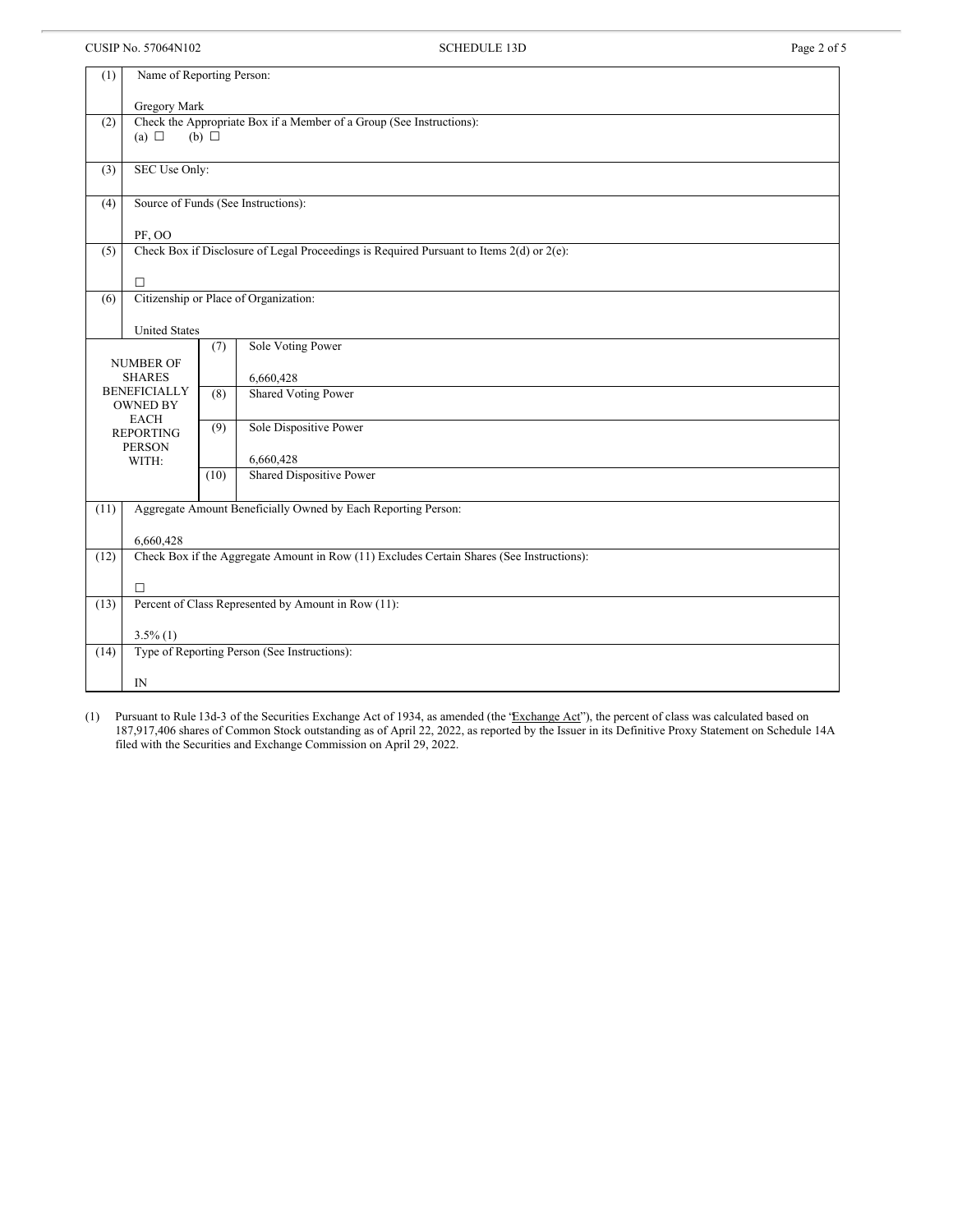Except as set forth in this Amendment No.2 (this "Amendment"), the initial Schedule 13D that was filed on January 28, 2022, as amended by Amendment No. 1 thereto filed on April 13, 2022 (collectively, the "Initial Filing"), remains in effect, and capitalized terms used herein but not defined herein have such respective meanings, as defined in such Initial Filing. The information set forth in response to each separate Item below shall be deemed to be a response to all Items where such information is relevant. The information set forth in the Exhibits to the Initial Filing is expressly incorporated herein by reference and the response to each Item of this Amendment is qualified in its entirety by the provisions of such Exhibits.

#### **ITEM 3. SOURCE AND AMOUNT OF FUNDS OR OTHER CONSIDERATION**

Item 3 is hereby amended to add the text set forth below after the last paragraph thereof:

Between April 13, 2022 and May 5, 2022, the Reporting Person sold an aggregate 1,627,620 shares of Common Stock as described in Item 5(c) below. In addition, on May 5, 2022, the Reporting Person transferred an aggregate of 6,000,000 shares of Common stock to The Gregory Mark 2022 Grantor Retained Annuity Trust #2, over which the Reporting Person does not, directly or indirectly, through any contract, arrangement, understanding, relationship, or otherwise, exercise any voting or investment power.

As of May 5, 2022, the Reporting Person may be deemed to beneficially own 6,660,428 shares of Common Stock of the Issuer as reflected in this Amendment.

### **ITEM 4. PURPOSE OF TRANSACTION**

Item 3 is hereby amended to replace the second sentence of the last paragraph thereof with the text set forth below:

As reported in this Amendment, as of May 5, 2022 the Reporting Person may be deemed to beneficially own 6,660,428 shares of Common Stock.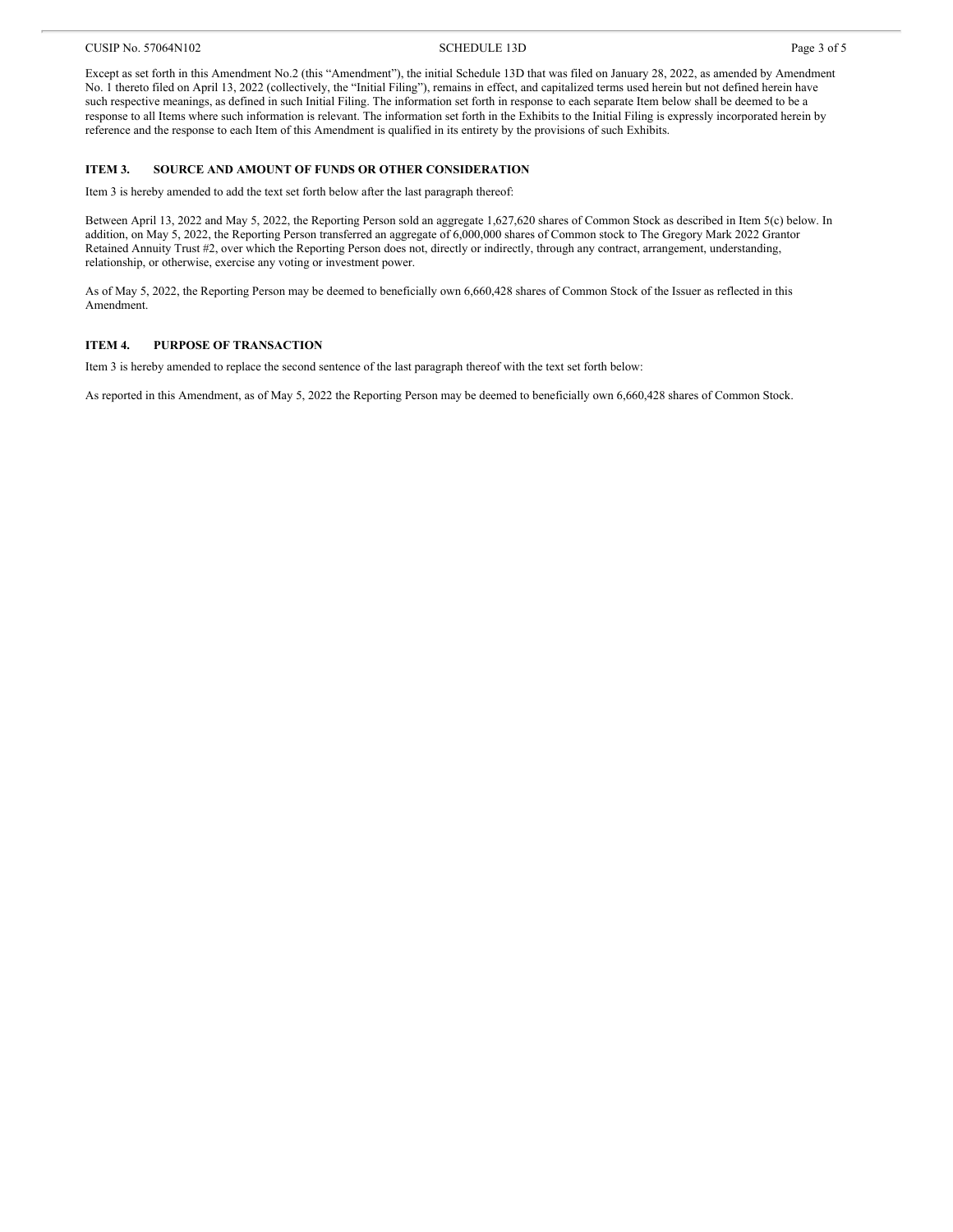#### **ITEM 5. INTEREST IN SECURITIES OF THE ISSUER**

Paragraphs (a) and (b) of Item 5 are hereby amended and restated in their entirety as follows:

(a) and (b)

- Amount beneficially owned: 6,660,428
- Percent of Class: 3.5%
- Number of shares the Reporting Person has:
	- Sole power to vote or direct the vote: 6,660,428
	- Shared power to vote: 0
	- Sole power to dispose or direct the disposition of: 6,660,428
	- Shared power to dispose or direct the disposition of: 0

The share amount reported herein consists of 6,543,228 shares of Common Stock held by the Reporting Person and an option to purchase 117,200 shares of Common Stock held by the Reporting Person.

The above percentage is based on 187,917,406 shares of Common Stock outstanding as of April 22, 2022, as reported by the Issuer in its Definitive Proxy Statement on Schedule 14A filed with the Securities and Exchange Commission on April 29, 2022.

Paragraph (c) of Item 5 is hereby amended to add the following paragraph at the end thereof:

Except as described in Item 3 above and in this Item 5(c), the Reporting Person has not effected any transactions in the Common Stock during the60-day period ended May 5, 2022. Annex A-1 attached hereto sets forth the transactions in the Common Stock (other than the transfer to The Gregory Mark 2022 Grantor Retained Annuity Trust #2 described in Item 3 above) that were effected during the 60-day period ended May 5, 2022 and that were not previously reported in the Initial Filing. The transactions in the Common Stock described on Annex A-1 were effected on securities exchanges unless otherwise indicated therein.

Item 5 is hereby amended to add the following paragraph as paragraph (e) thereof:

(e) On May 5, 2022 the Reporting Person ceased to be the beneficial owner of more than 5% of the Common Stock.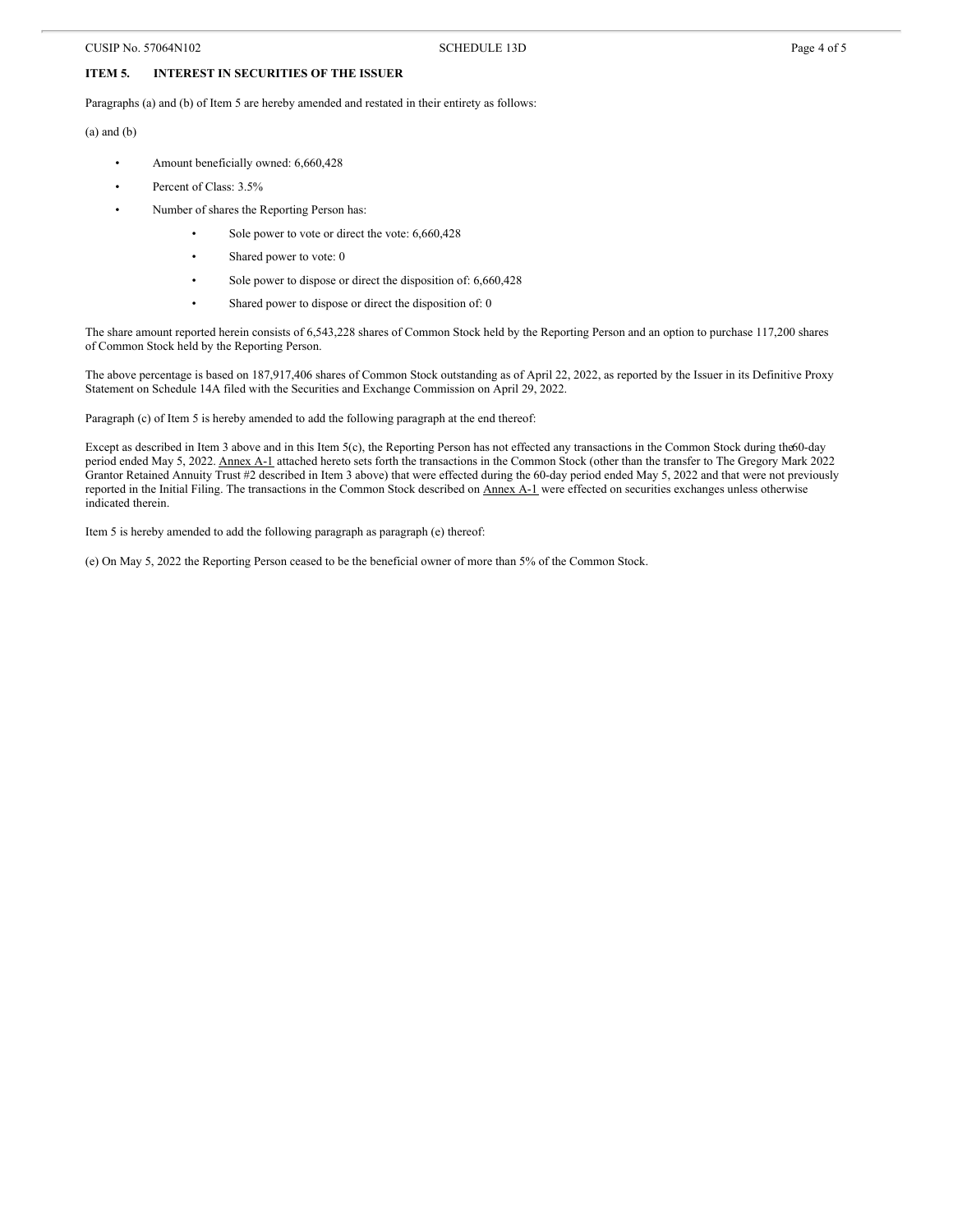#### **SIGNATURE**

After reasonable inquiry and to the best of my knowledge and belief, I certify that the information set forth in this statement is true, complete and correct.

Dated: May 6, 2022

/s/ Gregory Mark Gregory Mark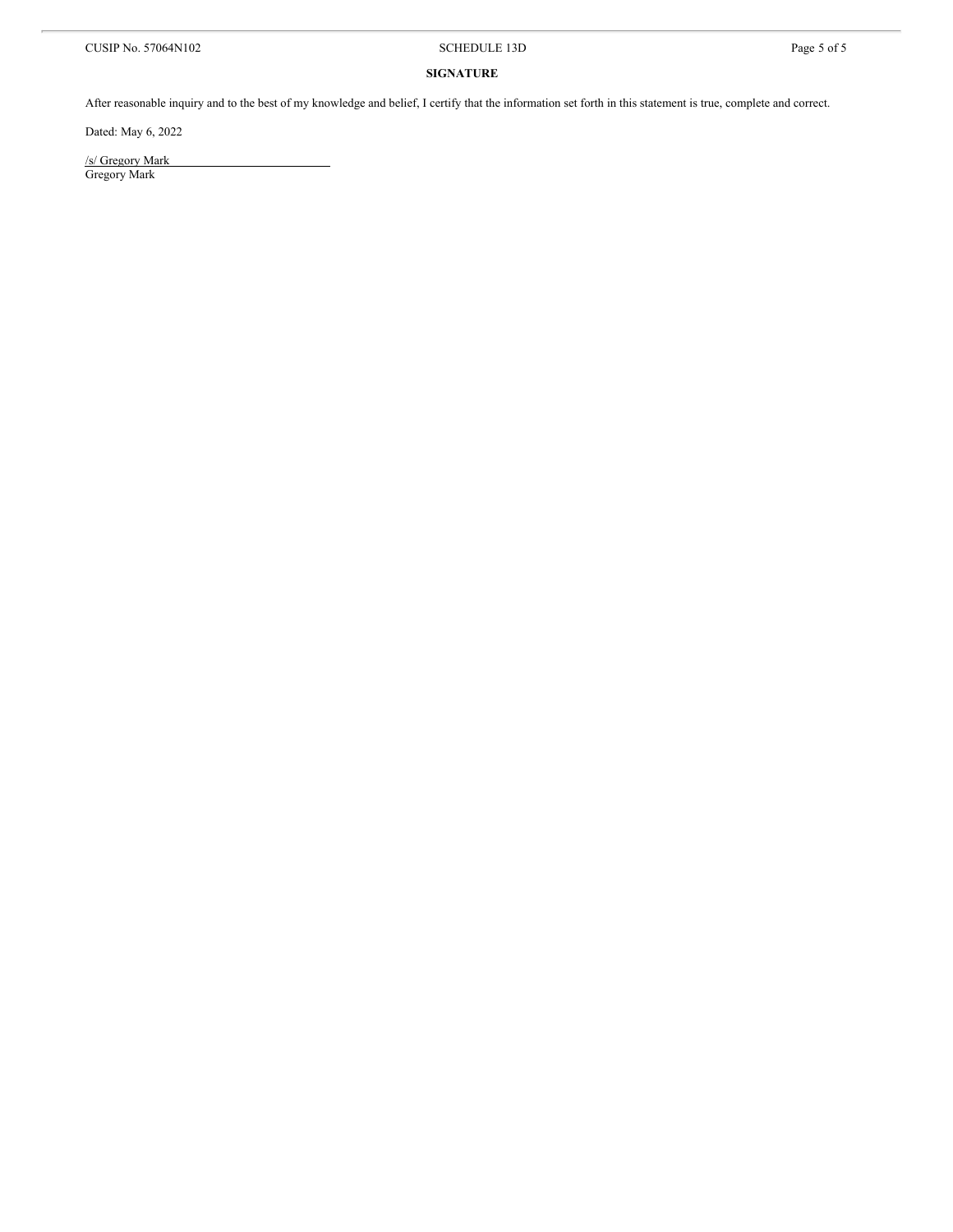#### **Annex A-1**

#### **Transactions in Common Stock** (Period From April 13, 2022 to May 5, 2022)

| <b>Reporting Person</b> | <b>Trade Date</b> | Amount  | <b>Trade Price</b> | <b>Buy/Sell</b> | <b>Execution Type</b> |
|-------------------------|-------------------|---------|--------------------|-----------------|-----------------------|
| <b>Gregory Mark</b>     | April 13, 2022    | 58,640  | \$3.9297(1)        | Sell            | <b>NYSE</b>           |
| Gregory Mark            | April 14, 2022    | 47,290  | 3.7886(2)<br>S     | Sell            | <b>NYSE</b>           |
| <b>Gregory Mark</b>     | April 18, 2022    | 107,179 | 3.6422(3)<br>S.    | Sell            | <b>NYSE</b>           |
| Gregory Mark            | April 19, 2022    | 75,882  | 3.5765(4)<br>S     | Sell            | <b>NYSE</b>           |
| <b>Gregory Mark</b>     | April 20, 2022    | 77,370  | 3.5010(5)<br>S.    | Sell            | <b>NYSE</b>           |
| Gregory Mark            | April 21, 2022    | 94,817  | 3.4908(6)<br>S     | Sell            | <b>NYSE</b>           |
| <b>Gregory Mark</b>     | April 22, 2022    | 71,940  | 3.4859(7)<br>S.    | Sell            | <b>NYSE</b>           |
| Gregory Mark            | April 26, 2022    | 100,300 | 3,4061(8)<br>S     | Sell            | <b>NYSE</b>           |
| <b>Gregory Mark</b>     | April 27, 2022    | 132,175 | 3.4109(9)<br>S.    | Sell            | <b>NYSE</b>           |
| Gregory Mark            | April 28, 2022    | 139,081 | 3.3833(10)<br>S    | Sell            | <b>NYSE</b>           |
| <b>Gregory Mark</b>     | April 29, 2022    | 128,914 | 3.4670(11)<br>S.   | Sell            | <b>NYSE</b>           |
| Gregory Mark            | May 2, 2022       | 149,415 | 3.4527(12)<br>S    | Sell            | <b>NYSE</b>           |
| <b>Gregory Mark</b>     | May 3, 2022       | 162,156 | 3.4159(13)<br>S.   | Sell            | <b>NYSE</b>           |
| Gregory Mark            | May 4, 2022       | 186,546 | 3.3201(14)<br>S    | Sell            | <b>NYSE</b>           |
| <b>Gregory Mark</b>     | May 5, 2022       | 95,915  | 3.2667(15)<br>S.   | Sell            | <b>NYSE</b>           |

- (1) The price reported is a weighted average price. These shares were sold in multiple transactions at prices ranging from \$3.83 to \$4.00. The Reporting Person undertakes to provide the staff at the Securities and Exchange Commission, upon request, full information regarding the number of shares sold at each separate price within the range set forth above.
- (2) The price reported is a weighted average price. These shares were sold in multiple transactions at prices ranging from \$3.75 to \$3.92. The Reporting Person undertakes to provide the staff at the Securities and Exchange Commission, upon request, full information regarding the number of shares sold at each separate price within the range set forth above.
- (3) The price reported is a weighted average price. These shares were sold in multiple transactions at prices ranging from \$3.57 to \$3.77. The Reporting Person undertakes to provide the staff at the Securities and Exchange Commission, upon request, full information regarding the number of shares sold at each separate price within the range set forth above.
- (4) The price reported is a weighted average price. These shares were sold in multiple transactions at prices ranging from \$3.51 to \$3.67. The Reporting Person undertakes to provide the staff at the Securities and Exchange Commission, upon request, full information regarding the number of shares sold at each separate price within the range set forth above.
- (5) The price reported is a weighted average price. These shares were sold in multiple transactions at prices ranging from \$3.42 to \$3.59. The Reporting Person undertakes to provide the staff at the Securities and Exchange Commission, upon request, full information regarding the number of shares sold at each separate price within the range set forth above.
- (6) The price reported is a weighted average price. These shares were sold in multiple transactions at prices ranging from \$3.43 to \$3.59. The Reporting Person undertakes to provide the staff at the Securities and Exchange Commission, upon request, full information regarding the number of shares sold at each separate price within the range set forth above.
- (7) The price reported is a weighted average price. These shares were sold in multiple transactions at prices ranging from \$3.41 to \$3.55. The Reporting Person undertakes to provide the staff at the Securities and Exchange Commission, upon request, full information regarding the number of shares sold at each separate price within the range set forth above.
- (8) The price reported is a weighted average price. These shares were sold in multiple transactions at prices ranging from \$3.32 to \$3.70. The Reporting Person undertakes to provide the staff at the Securities and Exchange Commission, upon request, full information regarding the number of shares sold at each separate price within the range set forth above.